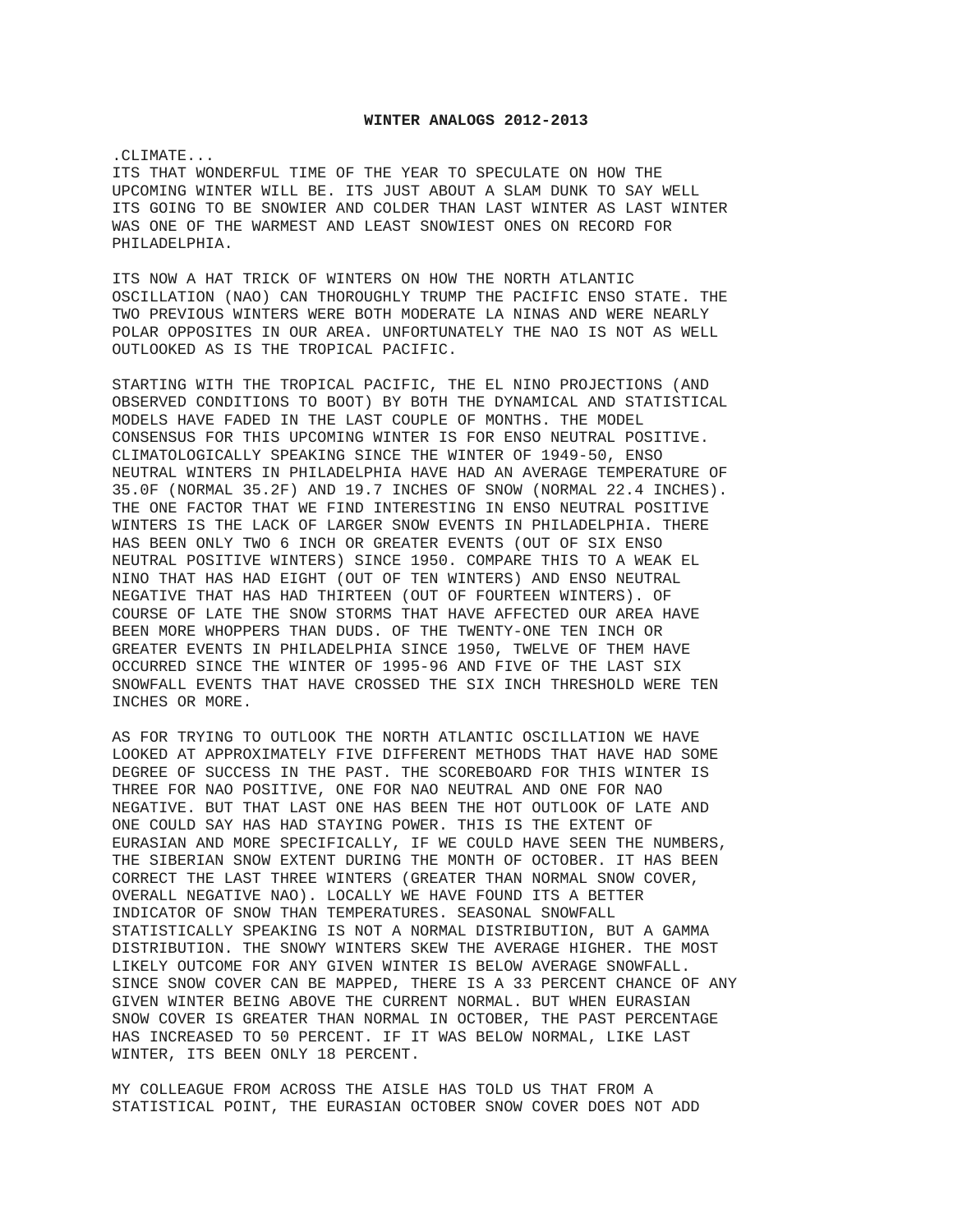MUCH CONFIDENCE BEYOND USING WHAT WE HAVE ALREADY BEEN DOING FOR SEVERAL YEARS: LOOKING AT THE LOCAL OCTOBER AND NOVEMBER TEMPERATURES. IN A CIRCUITOUS ROUTE (ARRIVING WITH THE SAME OUTCOME?), THE SNOW COVER INFLUENCES THE PATTERNS WHICH IN TURN INFLUENCES THE TEMPERATURES. WE HAD A WARM OCTOBER AND FOR THE FIRST TIME SINCE 1996 WE BELIEVE WILL HAVE A COLD (LOWEST THIRD) NOVEMBER. THIS TOP THIRD, BOTTOM THIRD COMBO IS NOT COMMON AT ALL IN ANY ENSO REGIME. SO MUCH SO, FOR OUR ANALOG SERIES TO GET SIX PAST SEASONS, WE HAD TO INCLUDE A COUPLE OF WEAK EL NINO WINTERS AND ONE ENSO NEUTRAL NEGATIVE WINTER. ALL HAD WARM OCTOBERS AND COLDER THAN CURRENT NORMAL NOVEMBERS TO FIT THE TEMPERATURE SEQUENCE. ONLY 1959-60 HAD A LOWEST THIRD (COLD) NOVEMBER. AFTER ALL OF THE EURASIAN SNOW COVER DISCUSSION IT IS IRONIC THAT ALL OF THESE ANALOGS OCCURRED PRIOR TO SATELLITE DATA BEING AVAILABLE TO GATHER THESE STATISTICS. SO HERE ARE OUR CHEAPER BY THE HALF DOZEN ANALOGS FOR THIS UPCOMING WINTER FOR PHILADELPHIA. THEIR MILEAGE MAY VARY:

| SEASON      |     | DEC  | <b>JAN</b> | FEB  | WINTER     | SEASONAL              | WINTER |
|-------------|-----|------|------------|------|------------|-----------------------|--------|
|             |     | AVG  | AVG        | AVG  | <b>AVG</b> | SNOWFALL <sup>*</sup> | PCPN   |
| $1914 - 5$  |     | 33.3 | 36.6       | 38.8 | 36.2       | 32.3                  | 19.64  |
| $1919 - 0$  |     | 32.5 | 26.8       | 31.4 | 30.2       | 23.2                  | 9.71   |
| $1932 - 3$  |     | 40.4 | 42.6       | 36.7 | 39.9       | 22.0                  | 8.98   |
| $1941 - 2$  |     | 38.3 | 30.5       | 30.8 | 33.2       | 10.3                  | 9.24   |
| $1953 - 4*$ |     | 39.4 | 31.7       | 41.2 | 37.4       | $22.6*$               | 7.58   |
| $1959 - 0$  |     | 38.2 | 34.2       | 35.4 | 35.9       | 21.8                  | 10.17  |
| AVG         |     | 37.0 | 33.7       | 35.7 | 35.5       | 22.0                  | 10.89  |
| 1981-2010   | NML | 37.5 | 33.0       | 35.7 | 35.4       | 22.4                  | 9.24   |

\* THIS INCLUDES THE NOVEMBER SNOW THAT SEASON. THE OFFICIAL CPC OUTLOOK FOR THE WINTER IS FOR EQUAL CHANCES OF IT IT BEING EITHER WARMER OR COLDER THAN NORMAL AND EITHER WETTER OR DRIER THAN NORMAL.

WE WANT TO WISH EVERYONE A VERY HAPPY AND HEALTHY WINTER SEASON AND PLEASE USE YOUR SNOW THROWERS AS MUCH OR AS LITTLE AS YOU DESIRE.

## **PLEASE SEE DIAGRAMS BELOW**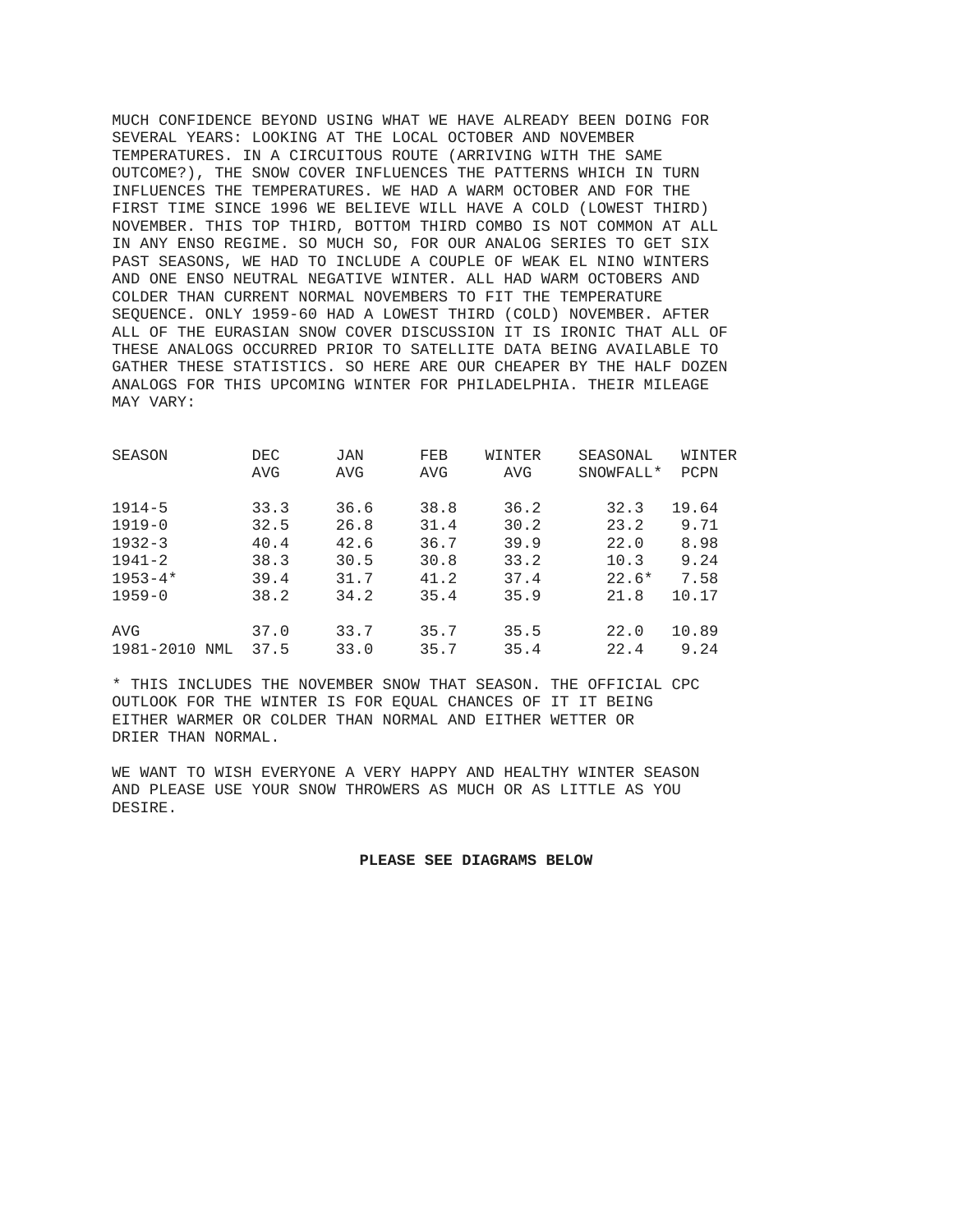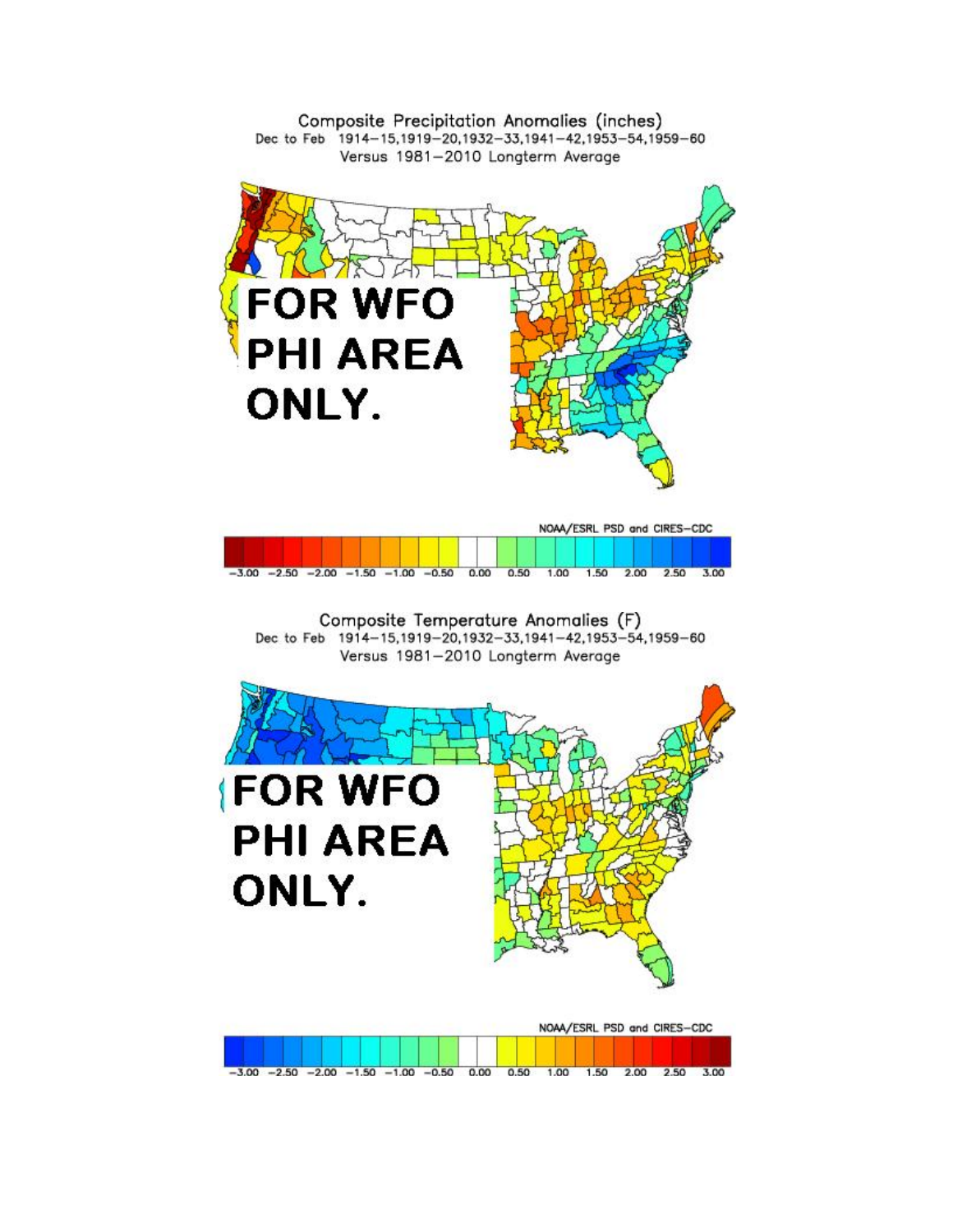